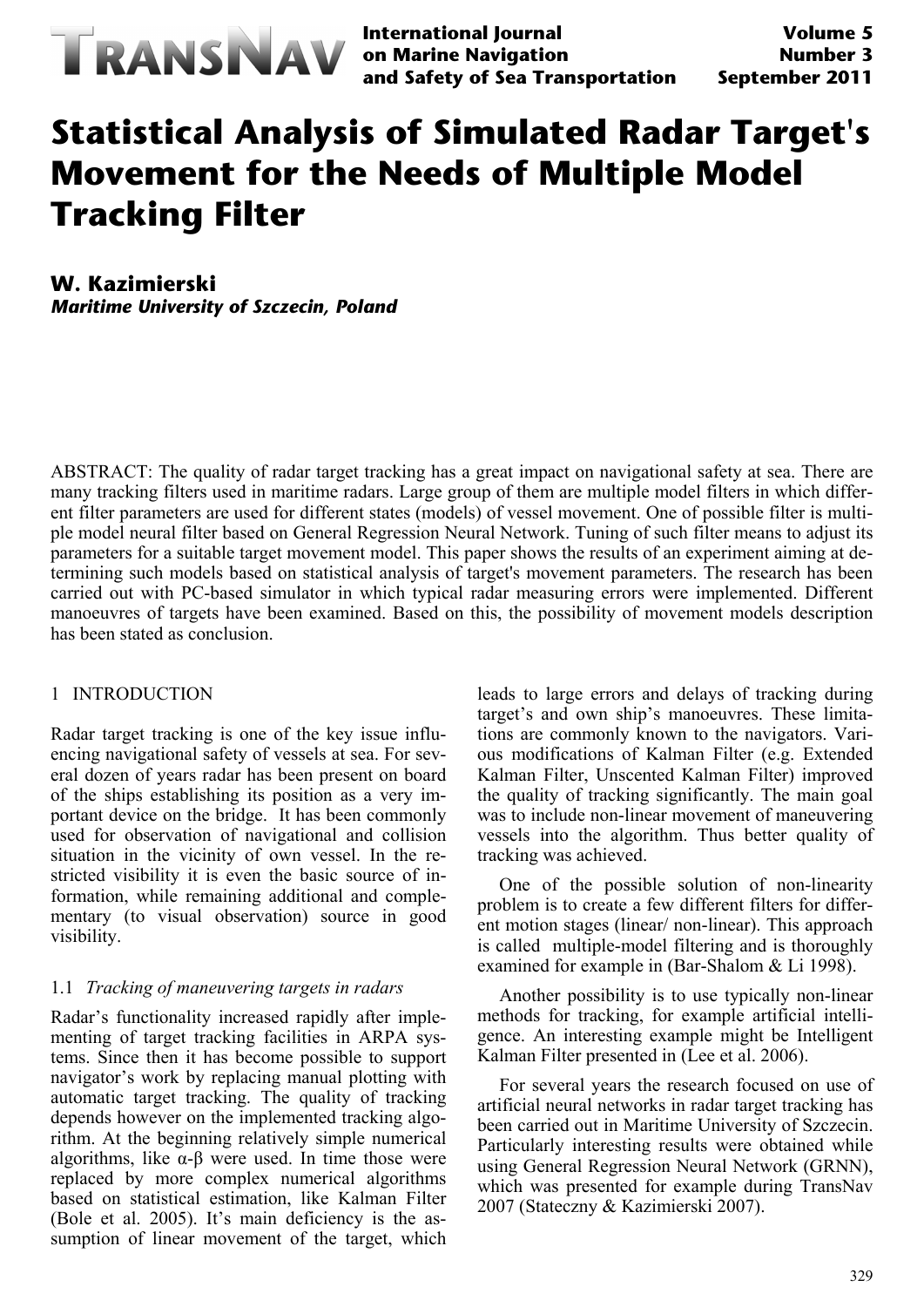## 1.2 *Research project and paper scope*

The experience on target tracking with neural networks gained so far, resulted in preparing new research project in Maritime University of Szczecin, called *Elaborating of methods for radar tracking of maritime targets with the use of multiple model neural filtration*. The main goal of the project is to combine neural tracking filters with multiple model philosophy, traditionally used for numerical filters. Different neural filters will be adjusted to track targets with different dynamics of movement. This means that, as the first stage of the project, several models of target's movement has to be declared. The aim of research presented in this paper was to perform statistical analysis of different target's movement to conclude on how to find these unique movement models.

#### 2 GRNN FILTER FOR TRACKING IN MARINE RADARS

The filter proposed for radar target tracking and examined in presented research was based on General Regression Neural Network invented by D. F. Specht (Specht 1991), which is basically neural implementation of kernel regression algorithms presented in (Nadaraya 1964) or (Watson 1964). The structure of the network is strictly defined, but it needs some kind of adjusting to solve particular problem. This means mainly determining of input and output vectors, teaching sequence, radial neurons activation function and smoothing factor of it.

#### 2.1 *Tracking with GRNN*

The concept of using GRNN to track radar targets in maritime navigational radars was shown in (Juszkiewicz & Stateczny 2000), (Stateczny & Kazimierski 2005) and (Kazimierski 2008). The filter proposed in these papers consists of two parallel GRNNs. One of them is to etimate Vx and the other Vy. For additional smoothing of signal, which means more stable vector of target on the radar screen, the second filtration stage, with another pair of the same networks is used. To ensure proper functioning of the filter, since the beginning of observation, the dynamic increase of number of radial neuron in hidden layer and elements of teaching sequence is introduced. Observed (measured) values of movement vectors are used as input and teaching values while estimated movement vector is the output. Movement vector is defined as (1).

$$
V = \begin{bmatrix} V_x & V_y \end{bmatrix}^T \tag{1}
$$

where  $V_x$  = speed vector over *x* axis,  $V_y$  = speed vector over *y* axis.

Both of the networks can be joined into one more complex structure presented in the figure 1. Such a network has two basic parameters – the smoothing factor and the length of teaching sequence, usually both adjusted empirically.



Figure 1. Two-stage GRNN for target tracking.

The smoothing factor determines the range of gaussian function in radial neurons and the teaching sequence determines how many observed vectors are included in estimating the state vector.

GRNN performs kernel regression, resulting in computing weighted average of teaching vectors. The weights are the values of Gaussian kernel function for the distances of input vector to teaching vector. Thus the estimation of movement vector is calculated according to following equation (Kazimierski 2008):

$$
\begin{bmatrix}\nVxe_i \\
Vxe_i \\
Vye_i\n\end{bmatrix} = \begin{bmatrix}\n\frac{n}{\sum_{i=1}^{n} Vxo_i \cdot e^{-\left(\frac{\|r-t_i\|}{2\sigma}\right)^2}} \\
\sum_{i=1}^{n} e^{-\left(\frac{\|r-t_i\|}{2\sigma}\right)^2} \\
\sum_{i=1}^{n} Vyo_i \cdot e^{-\left(\frac{\|r-t_i\|}{2\sigma}\right)^2} \\
\sum_{i=1}^{n} e^{-\left(\frac{\|r-t_i\|}{2\sigma}\right)^2}\n\end{bmatrix}
$$
\n(5)

where *Vxe* and *Vye* = estimated speed vector on axis *x* and *y*, *Vxo* and *Vyo* – observed speed vector on axis *x* and *y*,  $\sigma$  = smoothing factor of Gaussian kernel function,  $t =$  actual time step,  $t_i =$  former time steps.

#### 2.2 *Multiple model filtering*

Multiple model approach is the development of so called decision based filters. The main idea is similar. The filter consists of a few elementary filters, each of them tuned to track target in unique movement stage, called model. They are running simultaneously. The final estimation can be a chosen output of one of elementary filters (in the decision based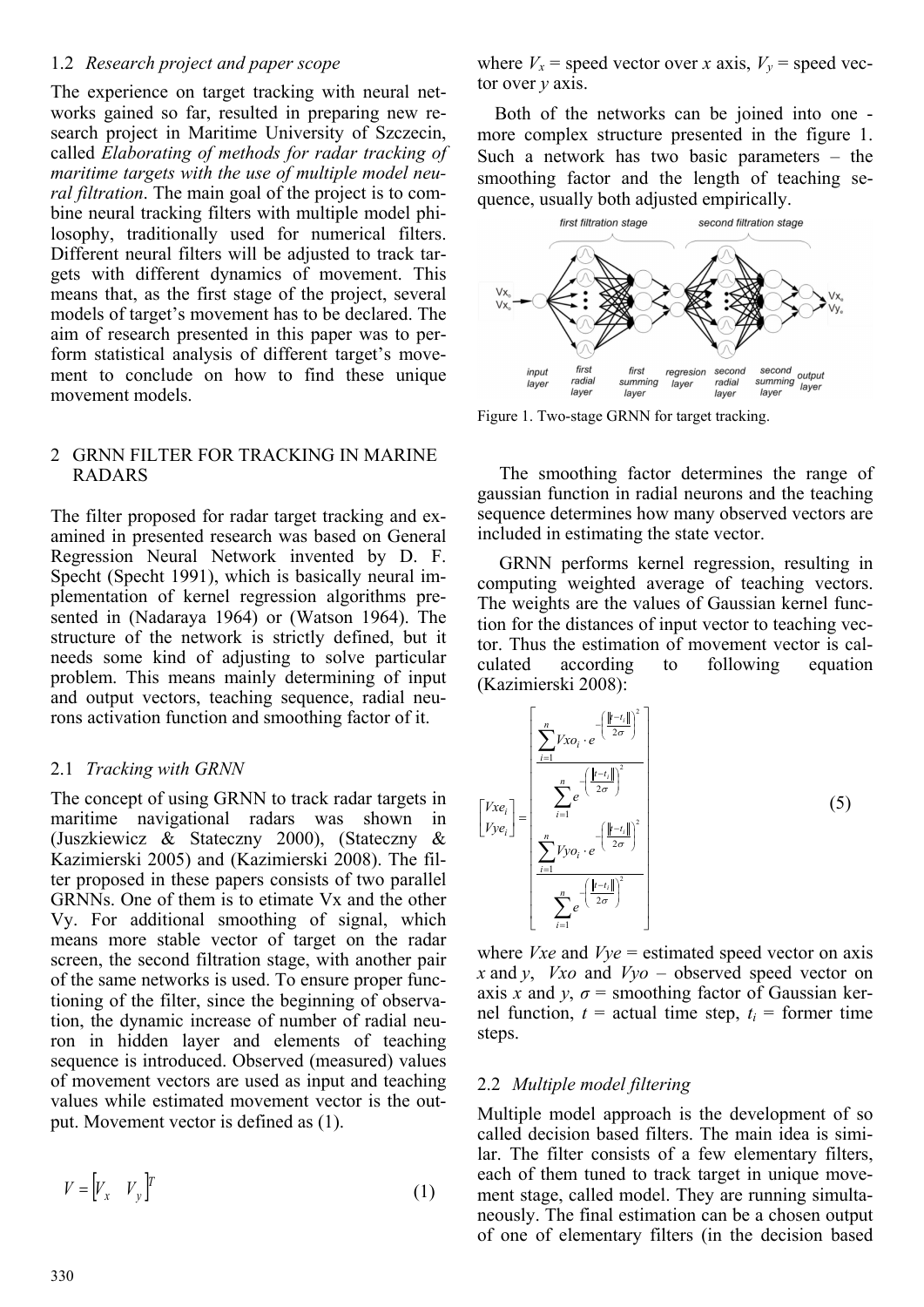methods) or a combination of elementary estimates (in multiple model approach).

There are several particular algorithms of multiple model tracking, in which different interaction methods between elementary filters is used. Usually the probability of target being in each particular mode state is the criterion. Thus the estimated state vector is weighted average of elementary estimates. Fine description of most popular multiple model methods is given in (Bar-Shalom & Li 2001) and (Li & Jilkov 2005).

### 2.3 *GRNN multiple model filter*

The empirical research (Stateczny & Kazimierski 2006) or (Kazimierski 2007) has shown that different values of smoothing factor and of teaching length are needed in GRNN filter for different movement characteristics. For uniform motion – longer teaching sequences and bigger smoothing factors and for maneuvers shorter teaching sequences and smaller values of smoothing factor are expected. This gave the idea of creating multiple model neural filter, which can be implemented as decision based filter as well. A suitable patent application was issued. An example of such a filter is given in figure 2.



Figure 2. GRNN filter for target tracking.

Main problem in such an approach is to tune elementary filters for suitable movement model. This of course shows the need of defining such models.

## 3 NUMERICAL EXPERIMENT

The research based on simulation presented in this paper is just an initial phase and preparation for further parts in which real data will be involved. This time PC- based tracking radar simulator was used.

### 3.1 *Experiment overview*

The main goal of the experiment was to find any statistical dependency, that can be useful for defining tracked targets movement models. To ensure usefulness of experiment results for any tracking method, the unfiltered data were analyzed. These were obtained in the simulator by implementing suitable noise of measurements prior to any filtration.

To obtain statistical information, 100 Monte Carlo runs were performed for each research scenario. For each run, an average value and a standard deviation of ship's course, speed, Vx, Vy and increments of Vx and Vy as well as covariance between Vx and Vy were calculated. After the simulations, obtained values were examined and analyzed with the use MS Excel

The research scenarios were planned in such a way to examine both uniform motion state and maneuver state.

## 3.1.1 *Simulator description*

The simulator used in research showed in this paper is a PC-based application, prepared by the author in MS Visual Studio.

The idea of radar target simulation used in the simulator derives from (Kantak et al. 1988) and is based on adding to non-cluttered measurement, process noise. Thus the position of simulated target is obtained. The noise is calculated as a product of maximum sensor noise and pseudo-random value. Start point of random numbers is changing, which allows carrying out Monte Carlo simulation.

Own ship movement is also simulated and typical errors of gyrocompass  $(0.5^{\circ})$  and log  $(0.05 \text{ km})$  are included. The auto-correlation function factors were established based on (Stateczny et al. 1987).

The simulator has also other possibilities and functionalities, which were not used for the research for this paper, however they can be used for many other purposes.

### 3.1.2 *Research scenarios*

The idea of the research is to find different movement models based on statistical analysis of non-filtered target data. The research scenarios therefore include both - uniform target movement and maneuvers.

The first part of research focused on finding statistics for linear movement as the basis for comparison with maneuvering stages. Five different scenarios were examined for uniform movement. Initial situation was the same for each of them, except of course and speed values which differ for particular scenarios. The scenarios are described in Table 1.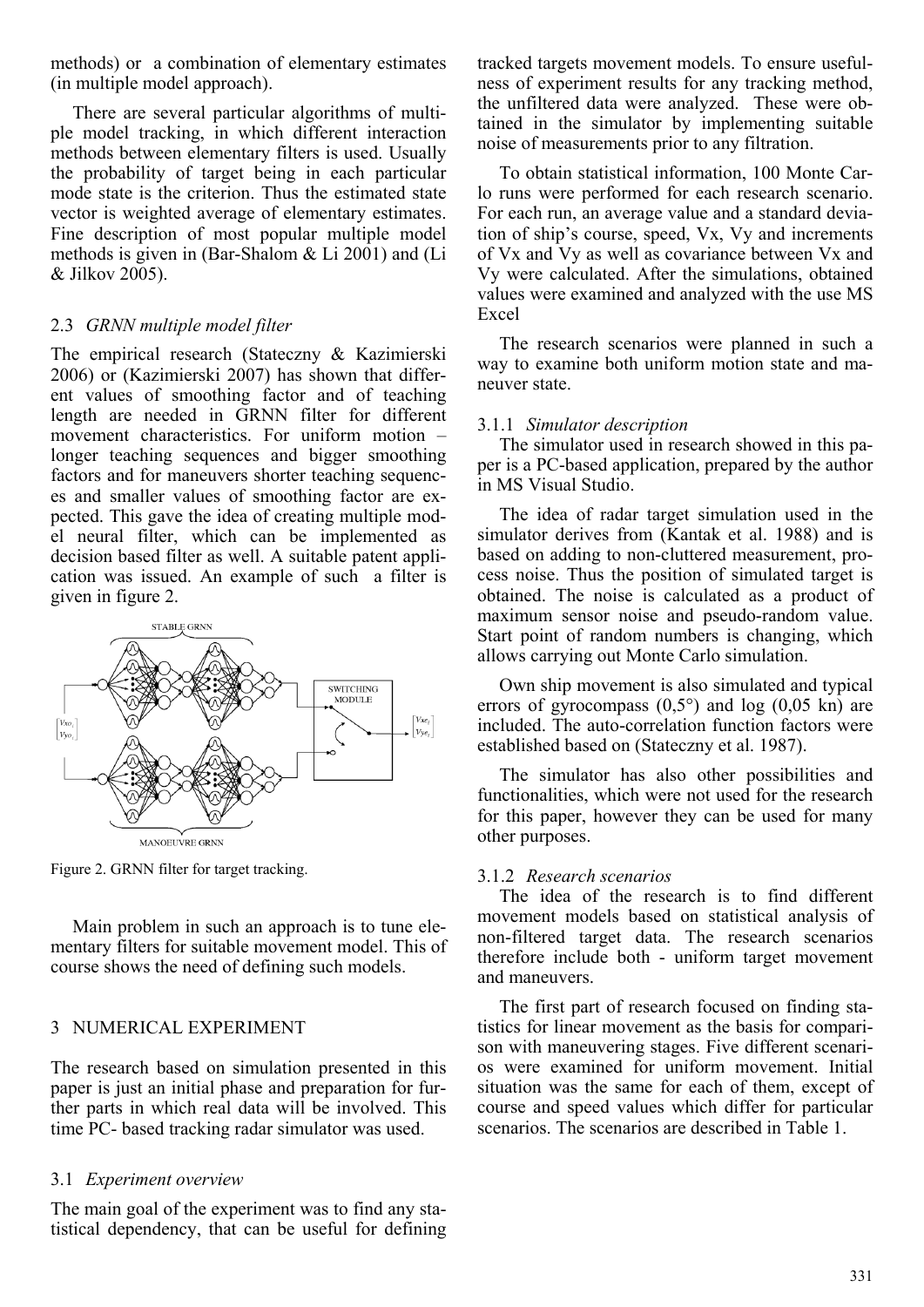Table 1. Scenarios for uniform movement

| Scenario no                         |                  |     |     |     |     |  |  |  |  |  |
|-------------------------------------|------------------|-----|-----|-----|-----|--|--|--|--|--|
| Initial situation                   |                  |     |     |     |     |  |  |  |  |  |
| Bearing                             | $030^\circ$      |     |     |     |     |  |  |  |  |  |
| Range                               | 8 Nm             |     |     |     |     |  |  |  |  |  |
| Own ship course                     | $000^\circ$      |     |     |     |     |  |  |  |  |  |
| Own ship speed                      | $10 \mathrm{km}$ |     |     |     |     |  |  |  |  |  |
| Target movement parameters          |                  |     |     |     |     |  |  |  |  |  |
| Target course $\lceil \circ \rceil$ | 135              | 180 | 270 | 135 | 135 |  |  |  |  |  |
| Target speed [kn] 10                |                  | 10  | 10  | 20  | 30  |  |  |  |  |  |

These research scenarios allowed to check the influence of various speed and courses on statistical dependences of target movement during steady movement.

The second part of research aimed at finding results during maneuver of target. The maneuver of course changing was examined as the most and advised in COLREG popular way of collision avoidance. The maneuver was applied with different rate of turn in different scenarios. As the same change of course was assumed, the maneuvers were lasting for different time in each scenario. The statistics were calculated only for the time during maneuver. Detail description of scenarios can be found in Table 2.

Table 2. Scenarios for maneuvering target

| Scenario no                                           |                           | 2               | 3  | 4  | 5  |  |  |  |  |  |
|-------------------------------------------------------|---------------------------|-----------------|----|----|----|--|--|--|--|--|
| Initial situation                                     |                           |                 |    |    |    |  |  |  |  |  |
| Bearing                                               | $030^\circ$               |                 |    |    |    |  |  |  |  |  |
| Range                                                 | 8 Nm                      |                 |    |    |    |  |  |  |  |  |
| Own ship course                                       | $000^\circ$               |                 |    |    |    |  |  |  |  |  |
| Own ship speed                                        | $10 \text{ km}$           |                 |    |    |    |  |  |  |  |  |
| Target course                                         | $135^\circ$               |                 |    |    |    |  |  |  |  |  |
| Target speed                                          | 10 kn                     |                 |    |    |    |  |  |  |  |  |
|                                                       |                           | Course maneuver |    |    |    |  |  |  |  |  |
| Course change                                         | $90^{\circ}$ to starboard |                 |    |    |    |  |  |  |  |  |
| New course                                            | $225^\circ$               |                 |    |    |    |  |  |  |  |  |
| Rate of turn $\lceil \frac{\circ}{\text{min}} \rceil$ | 10                        | 20              | 30 | 40 | 50 |  |  |  |  |  |

Examining of the maneuvers with different dynamics allowed to answer the question if there is any statistic dependent of turn rate, which can become a basis for establishing movement models in multi model filter.

Each scenario covers 200 measurement steps, which means about 10 minutes of simulation time.

## 3.2 *Results of experiment*

The simulator used for experiment prepares the output statistics for each of 100 Monte Carlo runs in ASCII file. In the next step it was imported to MS Excel to prepare graphs and to perform further analysis. The results are divided into two parts – uniform motion and maneuver. The conclusions are stated for

each part separately and then jointly for all simulations.

### 3.2.1 *Uniform motion*

The scenarios in which the course was different were analyzed together and the scenarios in which the speed was different were also analyzed jointly.

Figure 3 shows the standard deviation of *Vx* during simulation for each of 100 runs. Scenarios 1, 2 and 3 were included. It can be noticed, that the value of standard deviation does not vary significantly for the scenarios, although in case of scenario 3 the values of standard deviation is slightly bigger than in other scenarios.

Similar results were obtained for other measured values – standard deviation of *Vy*, course and speed. this can lead to the conclusion that standard deviation of movement vector parameters does not change significantly in case of uniform movement with different courses.

In figure 4 the same standard deviation of *Vx* is presented but for the scenarios in which the target was moving uniformly but with different initial speed. Once again the value of standard deviation seems not to vary much in different scenarios.



Figure 3. Standard deviation of Vx during 100 Monte Carlo runs for uniform motion of target with different course.

The values for scenario 5 in which the speed was the biggest are usually a bit smaller. As similar results were obtained for other parameters it can be concluded, that standard value of them does not change significantly for the uniform motion, even if the speed is different.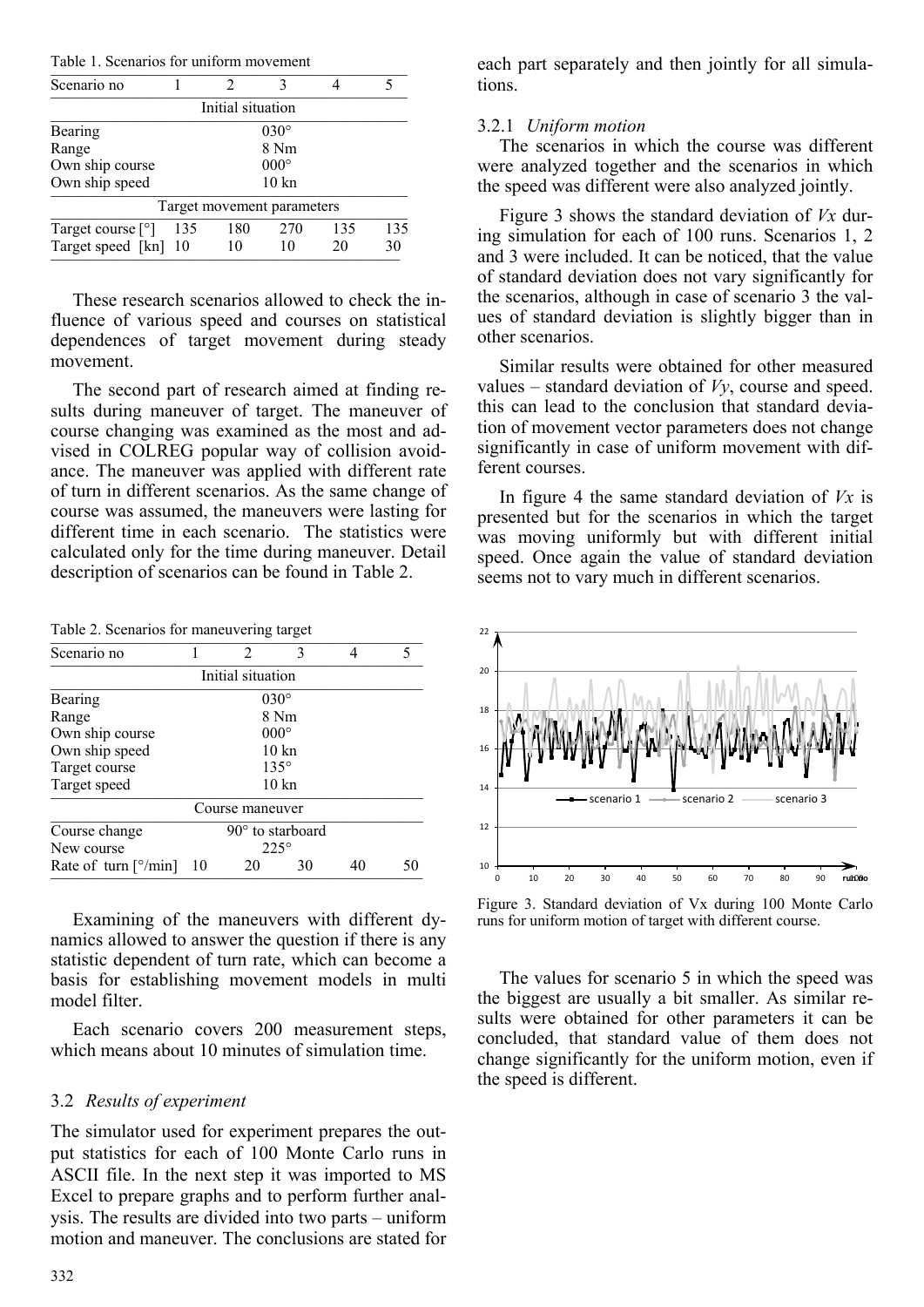

Figure 4. Standard deviation of Vx during 100 Monte Carlo runs for uniform motion of target with different speed

An interesting issue of statistical analysis of movement vector can be covariance of *Vx* and *Vy* vectors. It was measured as the covariance of random samples *Vx* and *Vy*. Figure 5 shows the average value of average covariance in each of Monte Carlo runs. It can be noticed that, although average value vary for different scenarios, the standard deviation remains on the same level. This means that covariance value vary in different scenarios, but it remains in the same "statistical frame" for all of them and it could not be easily stated which scenario is it, based only on the results.

The most important conclusion of the first part of experiment is that one movement model for nonmaneuvering target is sufficient. Changes of course and speed do not influence significantly on statistical factors for movement vector parameters. The next question is if this is also true for maneuvering target.



Figure 5. Average value and standard deviation for average covariance in 100 Monte Carlo runs for non-maneuvering target.

#### 3.2.2 *Maneuver*

In the second part of research, maneuvering target was observed. Only course maneuver was implemented. Based on earlier works it was assumed, that conclusions for speed maneuver would be similar.

One maneuver was examined but with five different dynamics, represented by rate of turn.

Figure 6 contains four graphs in fact. Two of them present average values of Vx and Vy during maneuver and two other presents standard deviations of these. The values are presented for 100 Monte Carlo runs. Only two selected scenarios are presented on this figure, namely scenario 1 (rate of turn  $=$  $10^{\circ}/\text{min}$  and scenario 5 (rate of turn =  $50^{\circ}/\text{min}$ ). Graph for these extreme values presents the nature of statistics sufficiently and adding other (middle valued) scenarios to the graph would only decreased its readability.



Figure 6. Average values and standard deviations of Vx and Vy in the scenarios with target course maneuver

It can be derived from figure 6, that average values of both Vx and Vy for different scenarios are more or less on the same level, however the variance of them is definitely bigger for more dynamic maneuvers. Similar observation can be made for standard deviation of Vx and Vy. Although in this case it is not so obvious, but larger spread of standard deviation values for maneuvers with bigger rate of turns can be noticed.

The conclusions derived from figure 6 should be confirmed with the analysis presented on figure 7.



Figure 7. Statistics for covariance of Vx and Vy in 100 Monte Carlo runs.

It can be easily noticed, that average value of covariance remains on the same level for each scenar